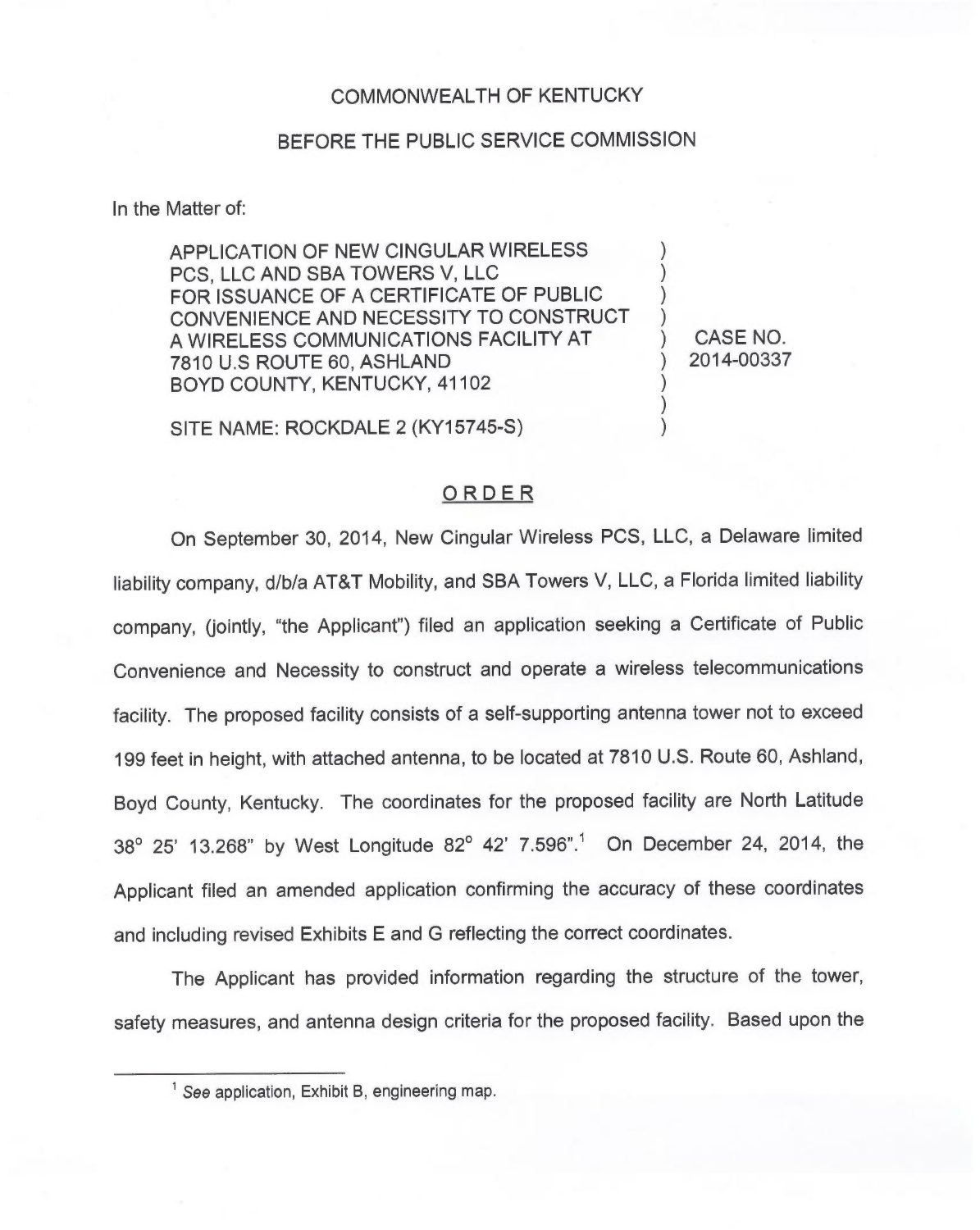information contained in the application, the design of the tower and foundation conforms to applicable nationally recognized building standards, and a Licensed Professional Engineer has certified the plans.

Pursuant to 807 KAR 5:063, the Applicant has notified the County Judge/Executive of the proposed construction and filed evidence of the appropriate notices provided pursuant to 807 KAR 5:063. The notices solicited comments and informed the recipients of their right to request intervention. On October 13, 2014, the Commission received a letter from Manual and Mary Moore requesting additional time to review the proposed tower location indicated in the application to determine the impact of the proposed construction on their property located on 1430 East Williams Drive. The Commission issued a response letter on November 3, 2014, giving the Moores ten days to request full intervention in this proceeding if further participation was desired. To date, the Commission has received no additional correspondence related to this matter.

The Applicant has filed evidence indicating that authorization from the Federal Aviation Administration and the Kentucky Airport Zoning Commission was not required for the construction and operation of the proposed facility.

The Commission, having considered the evidence of record and being otherwise sufficiently advised, finds that the Applicant has demonstrated that a facility is necessary to provide adequate utility service and that, therefore, a Certificate of Public Convenience and Necessity to construct the proposed facility should be granted.

Pursuant to KRS 278.280, the Commission is required to determine proper practices to be observed when it finds, upon complaint or on its own motion, that the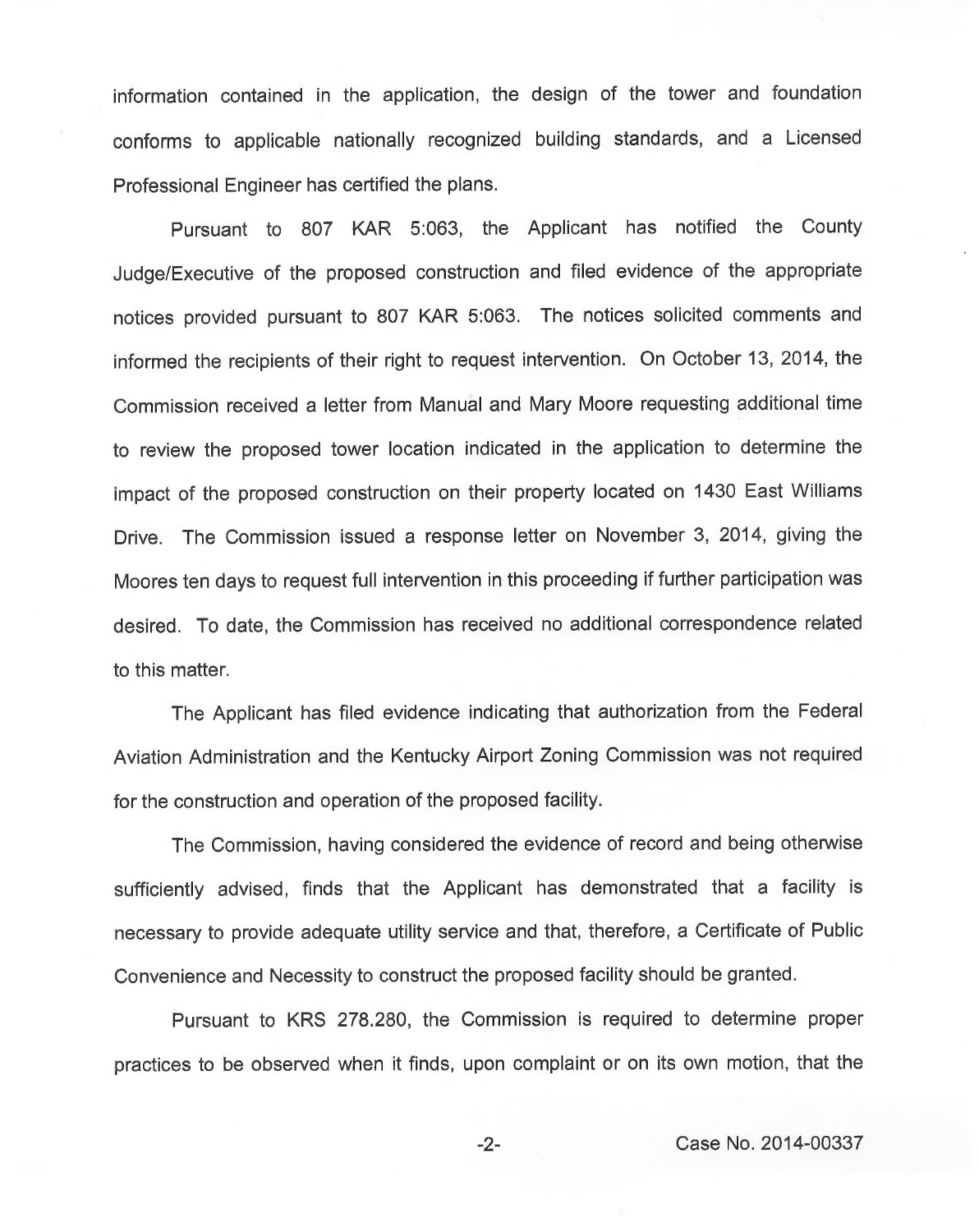facilities of any utility subject to its jurisdiction are unreasonable, unsafe, improper, or insufficient. To assist the Commission in its efforts to comply with this mandate, the Applicant should notify the Commission if it does not use this antenna tower to provide service in the manner set out in its application and this Order. Upon receipt of such notice, the Commission may, on its own motion, institute proceedings to consider the proper practices, including removal of the unused antenna tower, which should be observed by the Applicant.

IT IS THEREFORE ORDERED that:

1. The Applicant is granted a Certificate of Public Convenience and Necessity to construct a wireless telecommunications facility. The proposed facility consists of a self-supporting antenna tower not to exceed 199 feet in height, with attached antenna, and is to be located at 7810 U.S. Route 60, Ashland, Boyd County, Kentucky. The coordinates for the proposed facility are North Latitude  $38^{\circ}$  25' 13.268" by West Longitude 82° 42' 7.596".

2. The Applicant shall immediately notify the Commission in writing, if, after the antenna tower is built and utility service is commenced, the tower is not used for a period of three months in the manner authorized by this Order.

3. Documents filed, if any, in the future pursuant to ordering paragraph 2 herein shall reference this case number and shall be retained in the utility's general correspondence files.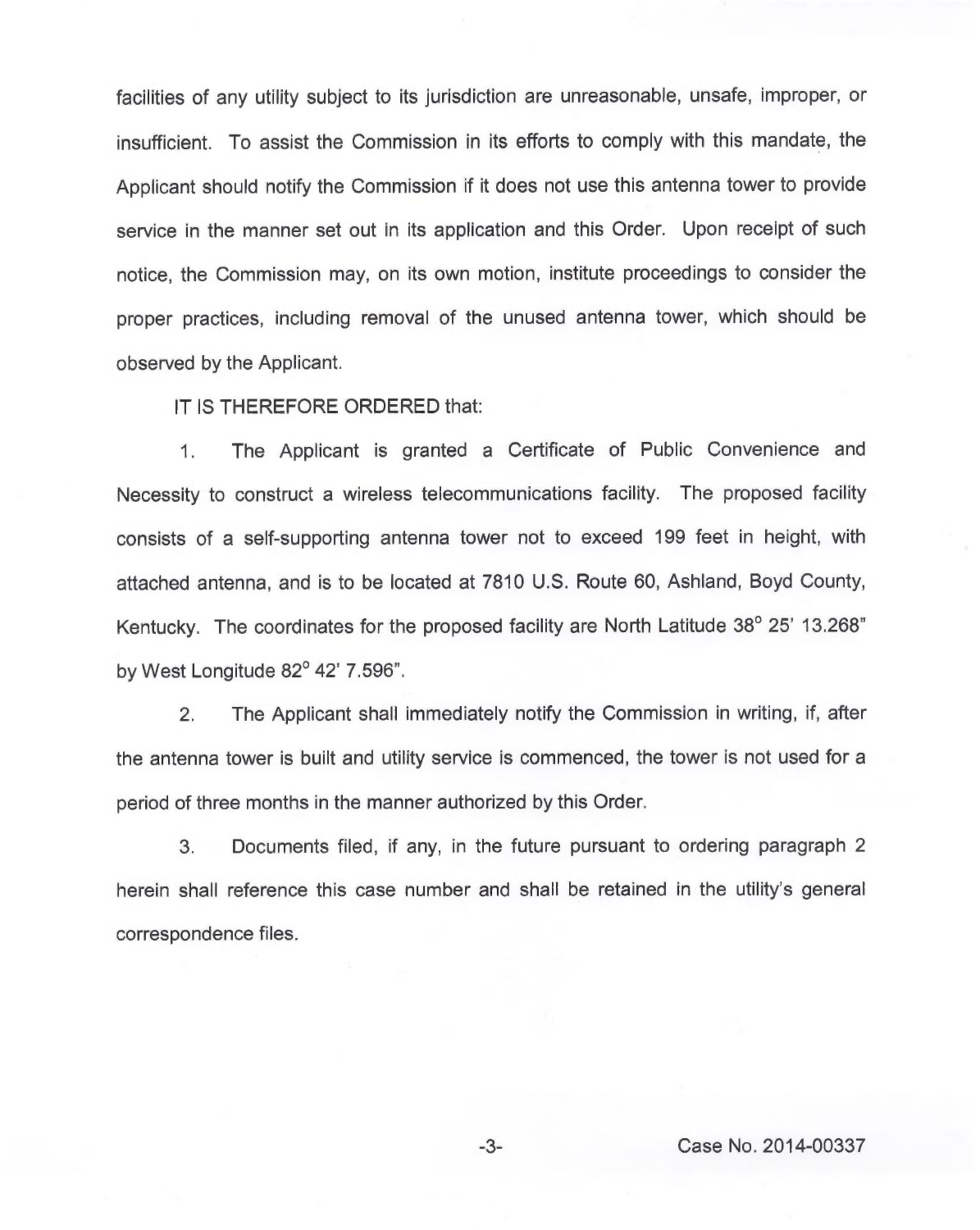| By the Commission                     |
|---------------------------------------|
| <b>ENTERED</b>                        |
| <b>JAN 12 2015</b>                    |
| KENTUCKY PUBLIC<br>SERVICE COMMISSION |

**ATTEST** Executive Director

Case No. 2014-00337